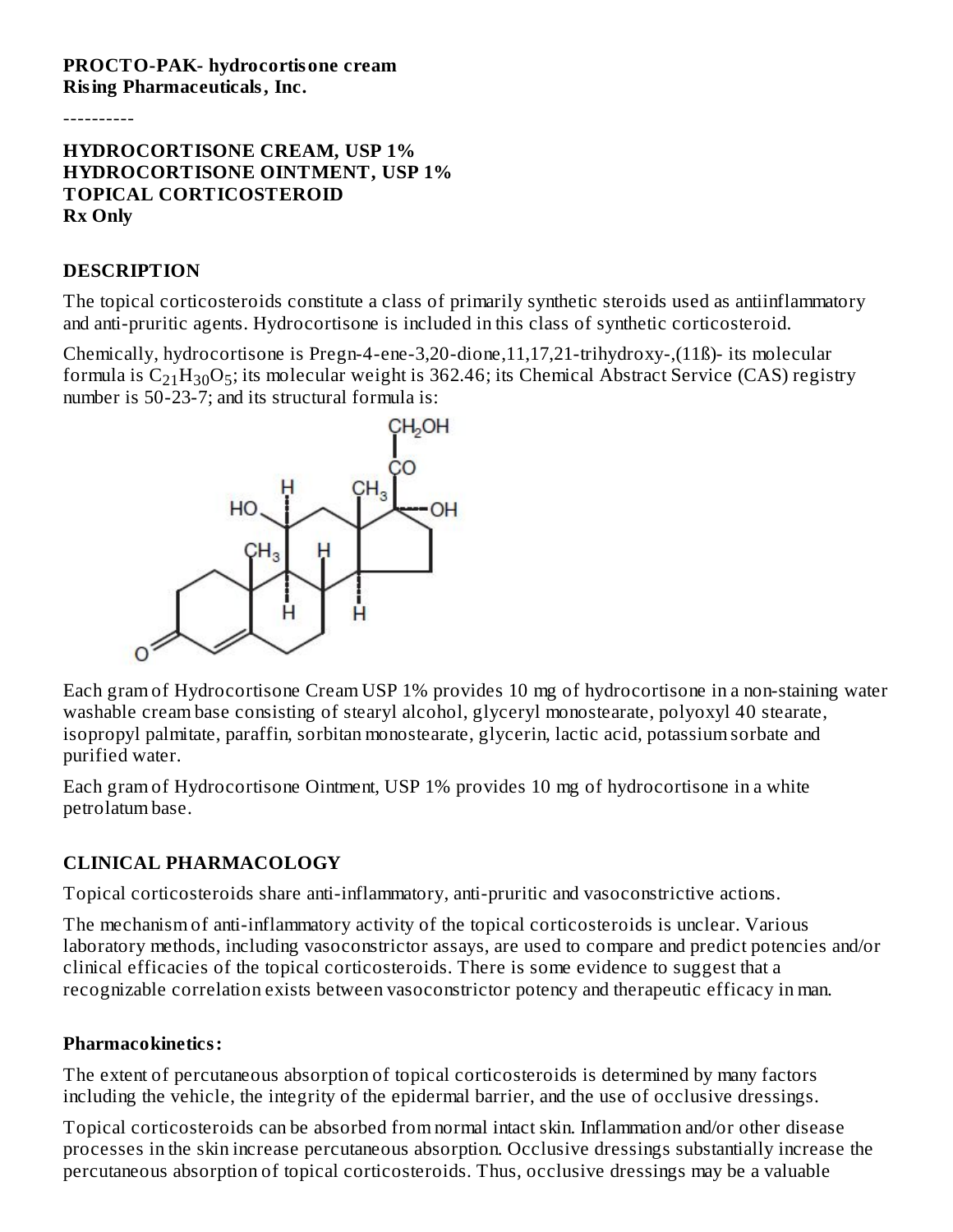therapeutic adjunct for treatment of resistant dermatoses (see **DOSAGE AND ADMINISTRATION**). Once absorbed through the skin, topical corticosteroids are handled through pharmacokinetic pathways similar to systemically administered corticosteroids. Corticosteroids are bound to plasma proteins in varying degrees. Corticosteroids are metabolized primarily in the liver and are then excreted by the kidneys. Some of the topical corticosteroids and their metabolites are also excreted into the bile.

# **INDICATIONS AND USAGE**

Topical corticosteroids are indicated for the relief of the inflammatory and pruritic manifestations of corticosteroid-responsive dermatoses.

# **CONTRAINDICATIONS**

Topical corticosteroids are contraindicated in those patients with a history of hypersensitivity to any of the components of the preparation.

# **PRECAUTIONS**

# **General:**

Systemic absorption of topical corticosteroids has produced reversible hypothalamic-pituitary-adrenal (HPA) axis suppression, manifestations of Cushing's syndrome, hyperglycemia and glycosuria in some patients.

Conditions which augment systemic absorption include the application of the more potent steroids, use over large surface areas, prolonged use, and the addition of occlusive dressings.

Therefore, patients receiving a large dose of a potent topical steroid applied to a large surface area or under an occlusive dressing should be evaluated periodically for evidence of HPA axis suppression by using the urinary free cortisol and ACTH stimulation tests. If HPA axis suppression is noted, an attempt should be made to withdraw the drug, to reduce the frequency of application, or to substitute a less potent steroid.

Recovery of HPA axis function is generally prompt and complete upon discontinuation of the drug. Infrequently, signs and symptoms of steroid withdrawal may occur, requiring supplemental systemic corticosteroids.

Children may absorb proportionally larger amounts of topical corticosteroids and thus be more susceptible to systemic toxicity (see **PRECAUTIONS — Pediatric Us e**).

If irritation develops, topical corticosteroids should be discontinued and appropriate therapy instituted.

In the presence of dermatological infections, the use of an appropriate antifungal or antibacterial agent should be instituted. If a favorable response does not occur promptly, the corticosteroid should be discontinued until the infection has been adequately controlled.

# **Information for the Patient:**

Patients using topical corticosteroids should receive the following information and instructions.

- 1. This medication is to be used as directed by the physician. It is for external use only. Avoid contact with eyes.
- 2. Patients should be advised not to use this medication for any disorder other than for which it was prescribed.
- 3. The treated skin area should not be bandaged or otherwise covered or wrapped as to be occlusive unless directed by the physician.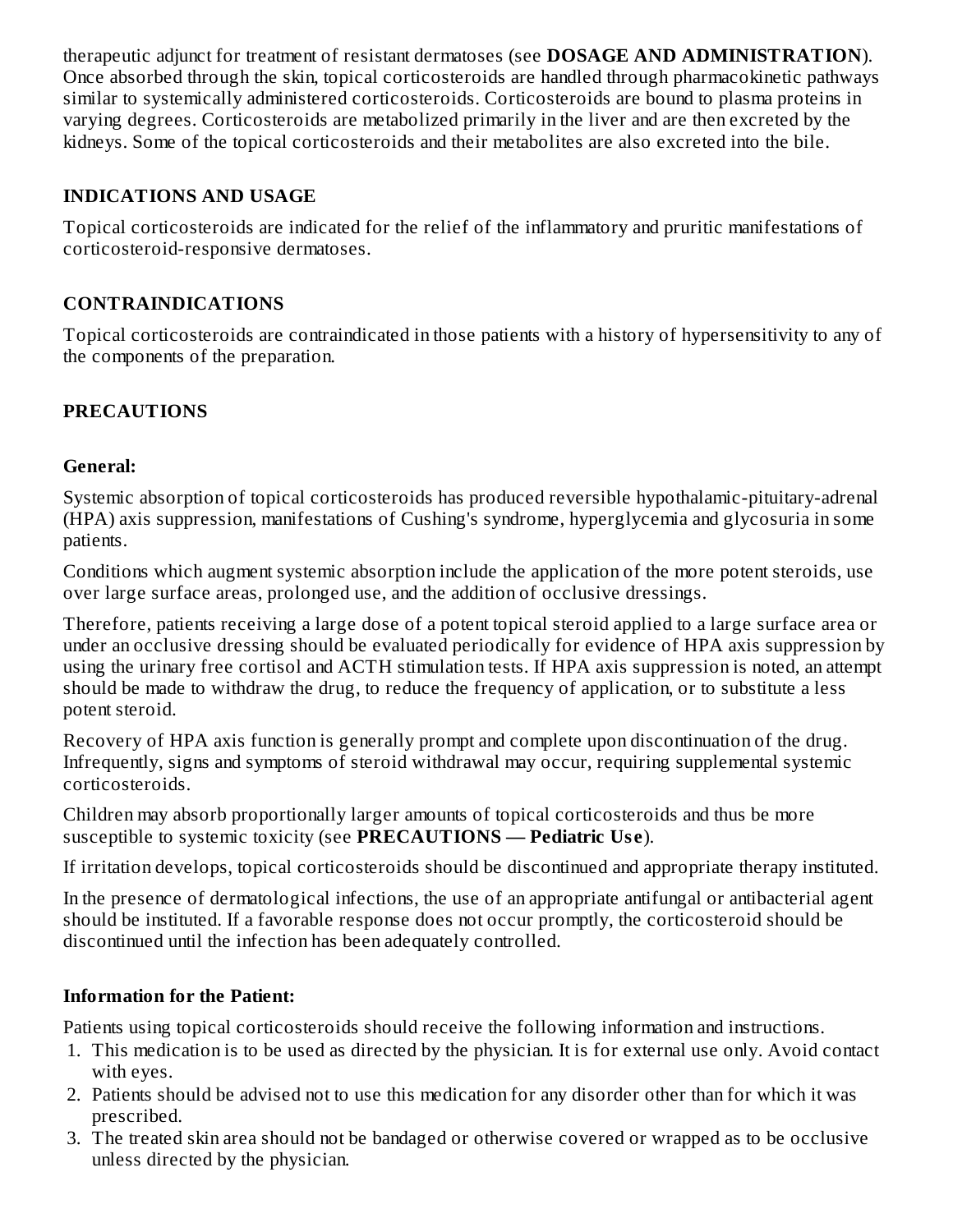- 4. Patients should report any signs of local adverse reactions especially under occlusive dressing.
- 5. Parents of pediatric patients should be advised not to use tight-fitting diapers or plastic pants on a child being treated in the diaper area, as these garments may constitute occlusive dressings.

#### **Laboratory Tests:**

The following tests may be helpful in evaluating the HPA axis suppression. Urinary free cortisol test ACTH stimulation test

#### **Carcinogenesis, Mutagenesis, and Impairment of Fertility:**

Long-term animal studies have not been performed to evaluate the carcinogenic potential or the effect on fertility of topical corticosteroids.

Studies to determine mutagenicity with prednisolone and hydrocortisone have revealed negative results.

#### **Pregnancy Category C:**

Corticosteroids are generally teratogenic in laboratory animals when administered systemically in relatively low dosage levels. The more potent corticosteroids have been shown to be teratogenic after dermal application in laboratory animals. There are no adequate and well-controlled studies in pregnant women on teratogenic effects from topically applied corticosteroids. Therefore, topical corticosteroids should be used during pregnancy only if the potential benefit justifies the potential risk to the fetus. Drugs of this class should not be used extensively on pregnant patients, in large amounts, or for prolonged periods of time.

#### **Nursing Mothers:**

It is not known whether topical administration of corticosteroids could result in sufficient systemic absorption to produce detectable quantities in breast milk. Systemically administered corticosteroids are secreted into breast milk in quantities *not* likely to have a deleterious effect on the infant. Nevertheless, caution should be exercised when topical corticosteroids are administered to a nursing woman.

#### **Pediatric Us e:**

*Pediatric patients may demonstrate greater susceptibility to topical corticosteroid-induced HPA axis suppression and Cushing's syndrome than mature patients because of larger skin surface area to body weight ratio.*

Hypothalamic-pituitary-adrenal (HPA) axis suppression, Cushing's syndrome, and intracranial hypertension have been reported in children receiving topical corticosteroids. Manifestations of adrenal suppression in children include linear growth retardation, delayed weight gain, low plasma cortisol levels, and absence of response to ACTH stimulation. Manifestations of intracranial hypertension include bulging fontanelles, headaches, and bilateral papilledema.

Administration of topical corticosteroids to children should be limited to the least amount compatible with an effective therapeutic regimen. Chronic corticosteroid therapy may interfere with the growth and development of children.

#### **ADVERSE REACTIONS**

The following local adverse reactions are reported infrequently with topical corticosteroids, but may occur more frequently with the use of occlusive dressings. These reactions are listed in approximate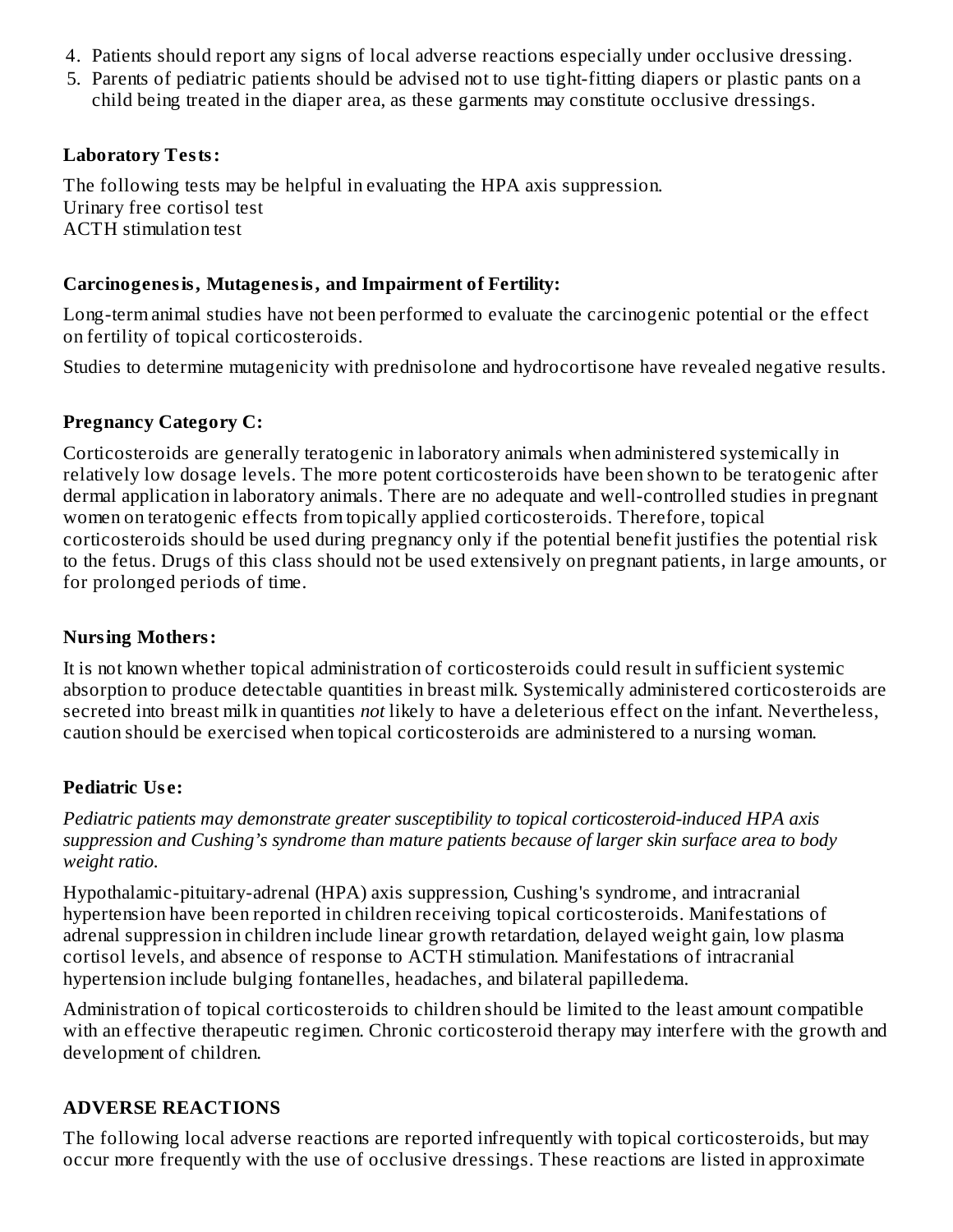decreasing order of occurrence: burning, itching, irritation, dryness, folliculitis, hypertrichosis, acneiform eruptions, hypopigmentation, perioral dermatitis, allergic contact dermatitis, maceration of the skin, secondary infection, skin atrophy, striae, miliaria.

## **OVERDOSAGE**

Topically applied corticosteroids can be absorbed in sufficient amounts to produce systemic effects (see **PRECAUTIONS**).

## **DOSAGE AND ADMINISTRATION**

Topical corticosteroids are generally applied to the affected area as a thin film from two to four times daily depending on the severity of the condition.

Occlusive dressings may be used for the management of psoriasis or recalcitrant conditions.

If an infection develops, the use of occlusive dressings should be discontinued and appropriate antimicrobial therapy instituted.

## **HOW SUPPLIED**

Hydrocortisone Cream USP 1% 1 oz (28.4 g) tube Hydrocortisone Ointment USP 1% 1 oz (28.4 g) tube

Manufactured by: Actavis Mid Atlantic LLC 1877 Kawai Road Lincolnton, NC 28092 USA

FORM NO. 0321/1326 Rev.10/14 VC4497

# **PACKAGE LABEL.PRINCIPAL DISPLAY PANEL**

**NDC 64980-302-30**

**Rising**

**Procto-Pack 1% TM**

**Hydrocortisone Cream USP, 1%**

#### **NOTE PHARMACIST:**

See Patient Instructions on reverse side.

Store at room temperature. Avoid Freezing.

#### **Rx Only**

Rising Pharmaceuticals, Inc. Allendale, NJ 07401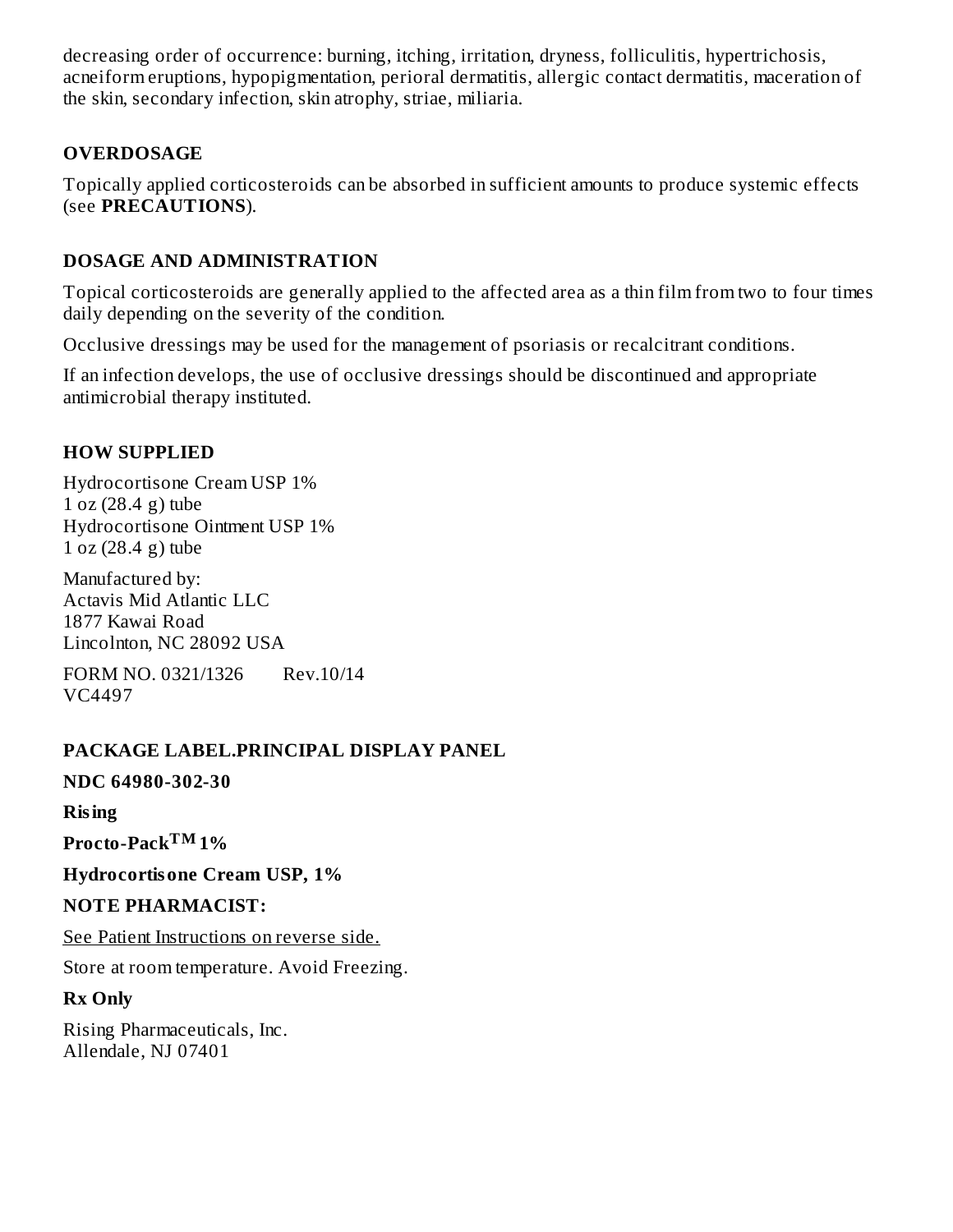NDC 64980-302-30



# Procto-Pak™ 1%

Hydrocortisone Cream USP, 1%

**NOTE PHARMACIST:** See Patient Instructions on reverse side.<br>Store at room temperature. Avoid Freezing.

# **Rx Only**



 $1 oz$ 

| <b>PROCTO-PAK</b>              |                         |                    |               |
|--------------------------------|-------------------------|--------------------|---------------|
| hydrocortisone cream           |                         |                    |               |
|                                |                         |                    |               |
| <b>Product Information</b>     |                         |                    |               |
| <b>Product Type</b>            | HUMAN PRESCRIPTION DRUG | Item Code (Source) | NDC:64980-302 |
| <b>Route of Administration</b> | TOPICAL                 |                    |               |